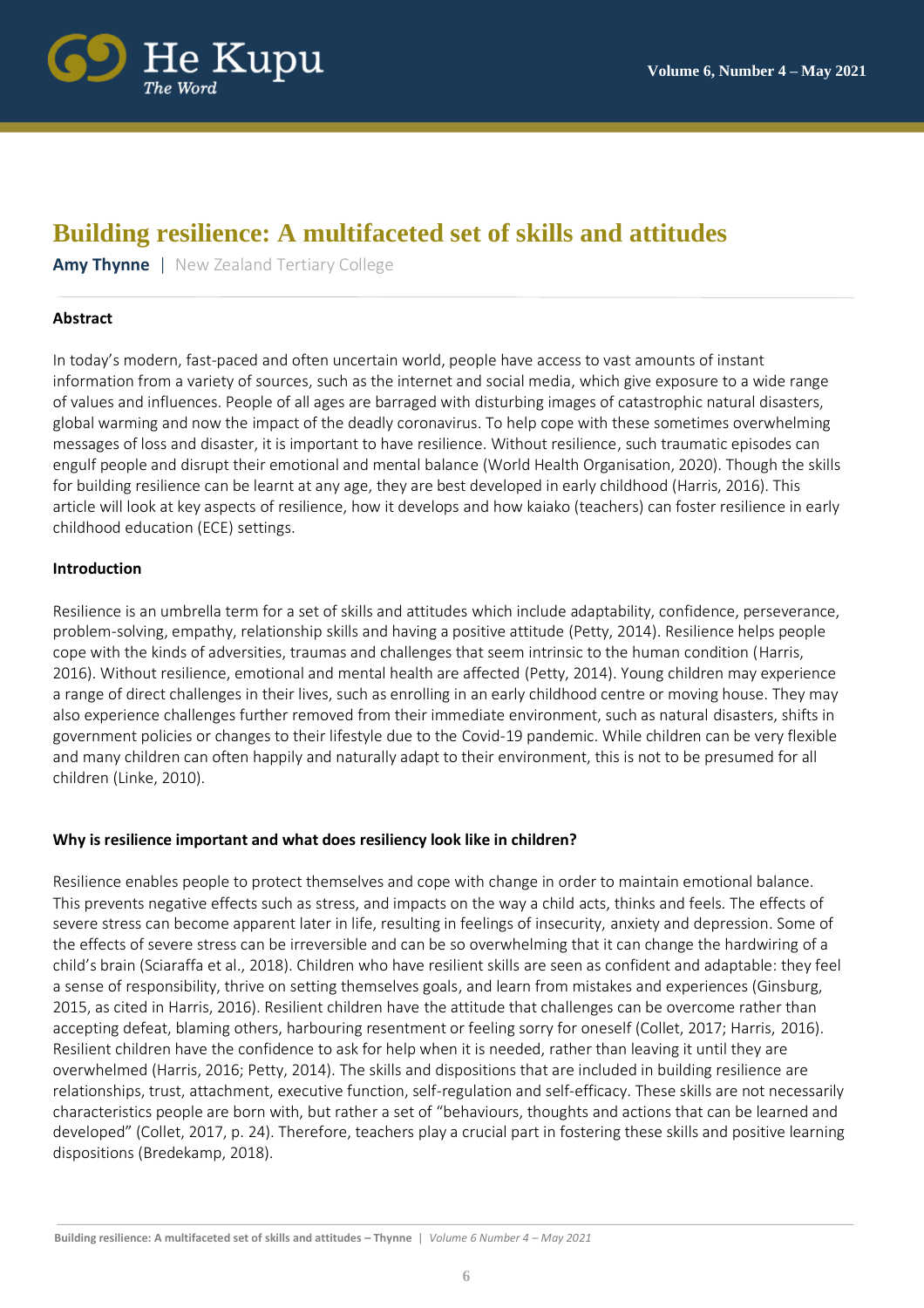

#### **Relationships and trust**

Relationships and trust are central concepts within *Te Whāriki: He Whāriki Mātauranga mō ngā Mokopuna o Aotearoa: Early Childhood Curriculum* (*Te Whāriki*) (Ministry of Education [MoE], 2017). O'Connor (2017) details that positive, empathetic responses and empowering experiences evoke trust and build positive self-image, contributing to the development of resilience. In building trust, it is important for rules, boundaries, expectations and routines to be consistent. This gives the child a sense of logical predictability, and therefore control over themselves and their situation (Collet, 2017). When children have a sense of control, they can gain the confidence and trust to persevere through adversity, and therefore act, make decisions and problem-solve independently.

#### **Attachment**

Positive attachment is a main component in the development of resilience; especially emotional resilience (Bredekamp, 2018; MoE, 2019; O'Connor, 2017). It is imperative for kaiako to thoroughly understand the importance of attachment, ways to foster the development of positive attachment and the consequences this has for the child's emotional security (O'Connor, 2017). Primary caregiving and consistent teaching practice are good ways of supporting a child's sense of security, thus fostering a trusting relationship (O'Connor, 2017; Sciaraffa et al., 2018). John Bowlby's theory on attachment explains that attachment for the child is not only instinctive in searching for protection, safety and security (O'Connor, 2017) but also in eliciting sensory stimulus such as touch and validating responses (Cekaite & Bergnehr, 2018). When children are consistently and reliably soothed when upset, touch helps the body to relax and calm down (Cekaite & Bergnehr, 2018). This supports the child to develop trust that they can overcome the challenge, fostering emotional regulation and resilience (O'Connor, 2017).

Two important dispositions kaiako need in fostering attachment are consistent emotional availability and responsiveness, which is about being 'in the moment', compassion and intent (Bowlby, 1973; Ritchie & Howes, 2003, as cited in Cooper et al., 2017). Because the teaching role can be demanding, emotionally and physically, it is important for kaiako to develop stress relieving techniques as meditation and relaxation to ensure they are able to manage their own responses to children's behaviours and situations effectively. This supports attachment needs in responsive, positive and compassionate ways (Cooper et al., 2017).

#### Executive function

Bredekamp (2018) describes executive function as the epicentre of cognitive processes; it functions to manage working memory (where information is stored temporarily when doing a task and sorting information during problem-solving), follow directions, being able to be flexible, thinking ahead and control of emotions (selfregulation). Higher-order executive functions "control cognitive functions including problem-solving and reasoning" (Bredekamp, 2018, p. 41). Executive function skills can be developed and fostered through reciprocal relationships, routines, consistency and promoting and modelling positive social skills. In an early childhood setting this could be achieved through creating a learning environment based on the prior knowledge of the child, enabling them to construct their own learning.

#### **Self-regulation**

Self-regulation, supported by executive function, is concerned with regulating and managing behaviours, emotions and reactions that foster the child's ability to respond in healthy and appropriate ways, or even delay reactions when and where needed (Bredekamp, 2018). Children with well-developed self-regulation skills are able to cope with negative emotions, such as frustration, in more positive ways (Burcak et al., 2018). Kaiako can support the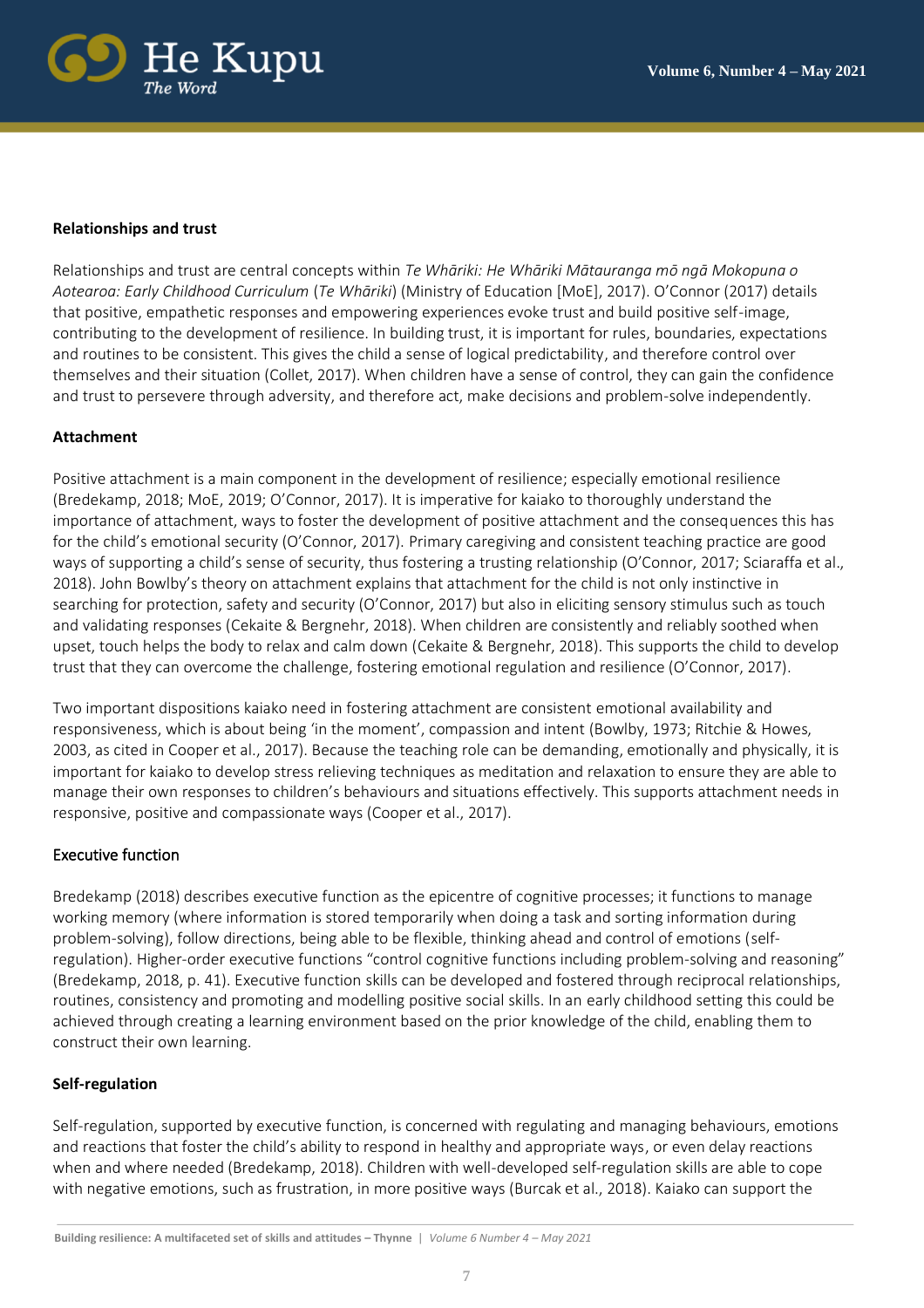

development of emotional regulation through promoting reciprocal relationships, compassion and through applying a soothing touch (MoE, 2019).

# **Self-efficacy**

Another main concept supporting the development of resilience is self-efficacy. According to Bandura (as cited in Bredekamp, 2018), self-efficacy is the self-belief in one's own capacity or capability to do something. Self-efficacy fosters the ability to be flexible, adaptive and to regulate or sooth oneself, thus, supporting the skills in emotional regulation (Bredekamp, 2018). Kaiako can foster self-efficacy in the child through praise. However, kaiako need to be mindful of the ways in which they praise a child as it can have an impact on the development of resiliency. When praising a child, it is important for kaiako to praise by recognising the hard work, the effort and even the dispositions demonstrated (for example: "I like your persistence") to support their intrinsic motivation and perseverance (Collet, 2017). This supports children to learn that success and progress takes effort, determination and perseverance, which in turn supports self-efficacy (Collet, 2017).

#### **How to create an environment that supports resilience**

When children have a sense of belonging and are seen as being capable, competent and having agency, this constitutes an empowering environment in which trust and resilience are built. In a free play environment where children are trusted to choose their own play equipment, kaiako should support children who find this freedom challenging; ensuring the interactions between children are caring and affirming, and ensuring that any one child does not dominate others excessively. This balanced environment fosters skills within resiliency, such as creativeness, goal-setting, self-determination and self-efficacy. A play-based curriculum ultimately provides opportunities for children to take risks cognitively, emotionally and physically, thus enabling children to learn from their mistakes (Harris, 2016). This type of curriculum offers opportunities to develop empathy and compassion, patience, appreciation and acceptance for themselves and others (Lickey & Powers, 2011 as cited in Harris, 2016; Petty, 2014). A play-based curriculum also provides children with strategies to make informed choices about their decisions and behaviours (Linke, 2010).

#### **Promoting risky play**

A common interest that naturally occurs in the preschool age is superhero play (Harris, 2016). Superhero play has been found to be particularly good for the development of resilience when the main protagonists show kindness, helpfulness and compassion to others and are in control of changing the situation from the 'baddies' (Bredekamp, 2018; Harris, 2016). This reflects the similarity in characteristics between resiliency and superheroes. Allowing risky play in an early childhood setting is beneficial because it is created in a safe way, allowing opportunities to take risks and make mistakes within a safe environment. Studies are also starting to show evidence of the benefits of nature play in building resiliency (Burcak et al., 2018). Burcak et al. (2018) discuss that nature play fosters fantastic opportunities to develop crucial skills in resiliency such as problem-solving, independence, agency and using initiative. These are aligned with dispositions and characteristics such as self-awareness and an enjoyment of challenges; all of which build resiliency.

#### **Spiritual awareness and mindfulness**

Spiritual awareness is important in fostering resilience as it brings value and purpose to people's lives (Miller, 2015 as cited in Harris, 2016). Spirituality is a grounding and foundational factor in resiliency, which includes dispositions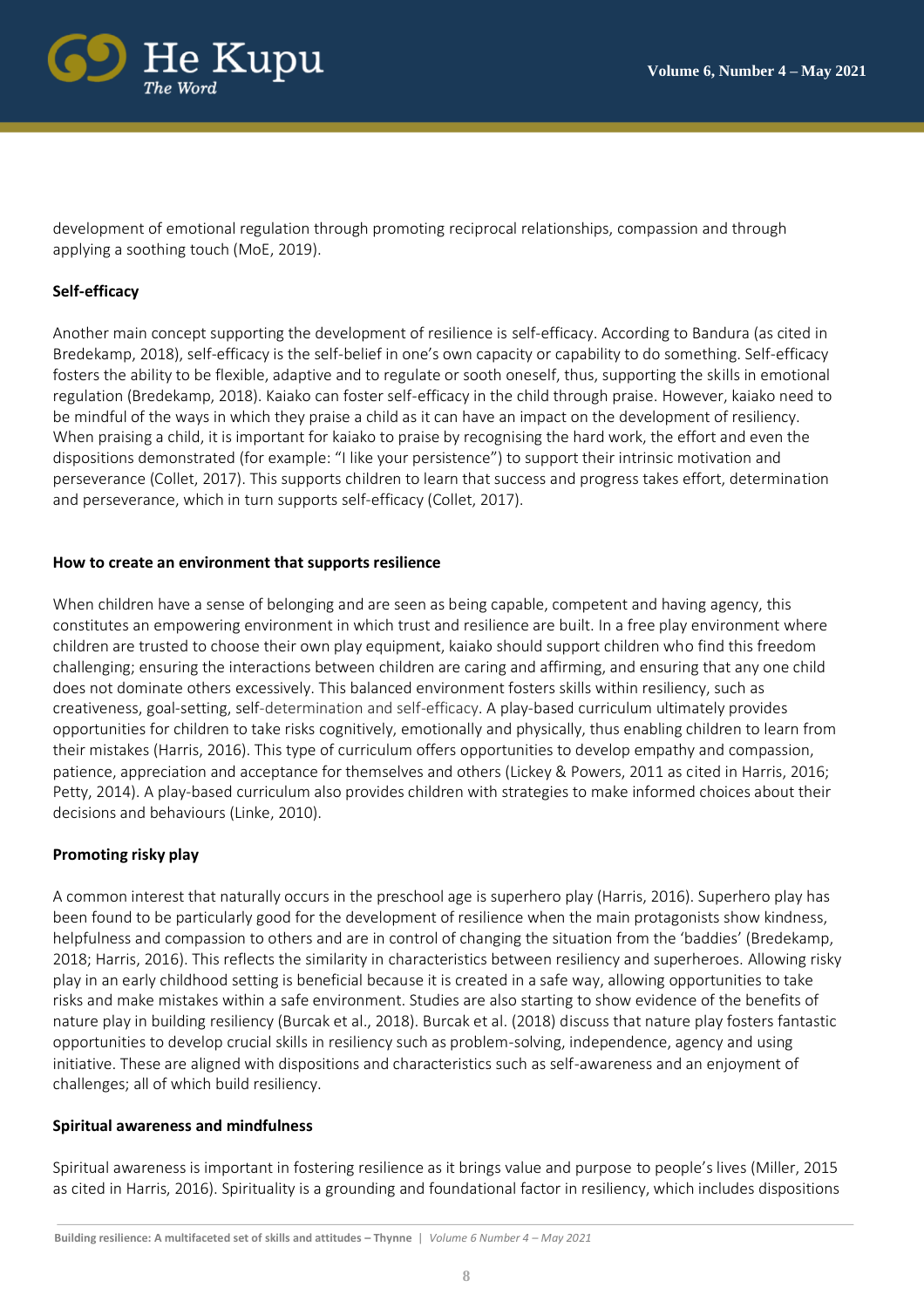

and characteristics that constitute resiliency such as empathy, compassion, meaningfulness and kindness (Harris, 2016). The Wellbeing|Mana Atua strand in *Te Whāriki* includes spirituality – *wairuatanga* (MoE, 2017). Kaiako can promote individuality, inclusiveness and having an open mind in accepting others' views and ways, thus highlighting the importance of cultures being valued. Burcak et al. (2018) adds that cultural identity is grounding and empowering, and children need to have the opportunity to be immersed in an environment where home languages and cultures are valued.

Responsive environments and respectful teaching practices support children who have a sense of control over their own learning. Children feel heard, validated, appreciated and valued when they have kaiako who understand and know them, and support their desires, plans and goals (Linke, 2010). When children are responded to and their needs are met in a timely manner, they develop a sense of security. This security enables children to self-set goals, practise and develop leadership, and overall, develop responsibility and resilience (Linke, 2010).

#### **Conclusion**

This article has identified that in today's uncertain times, there is a vast need for resilience. As the umbrella term 'resilience' is made up of a complex range of concepts that work together holistically and are developed, nurtured and fostered through a range of responsive learning experiences and interactions, kaiako need to have a good understanding of skills and strategies that foster the development of resilience. The many skills within resiliency will enable children to respond to change and challenges in proactive ways, while managing and maintaining a healthy sense of balance in their own lives.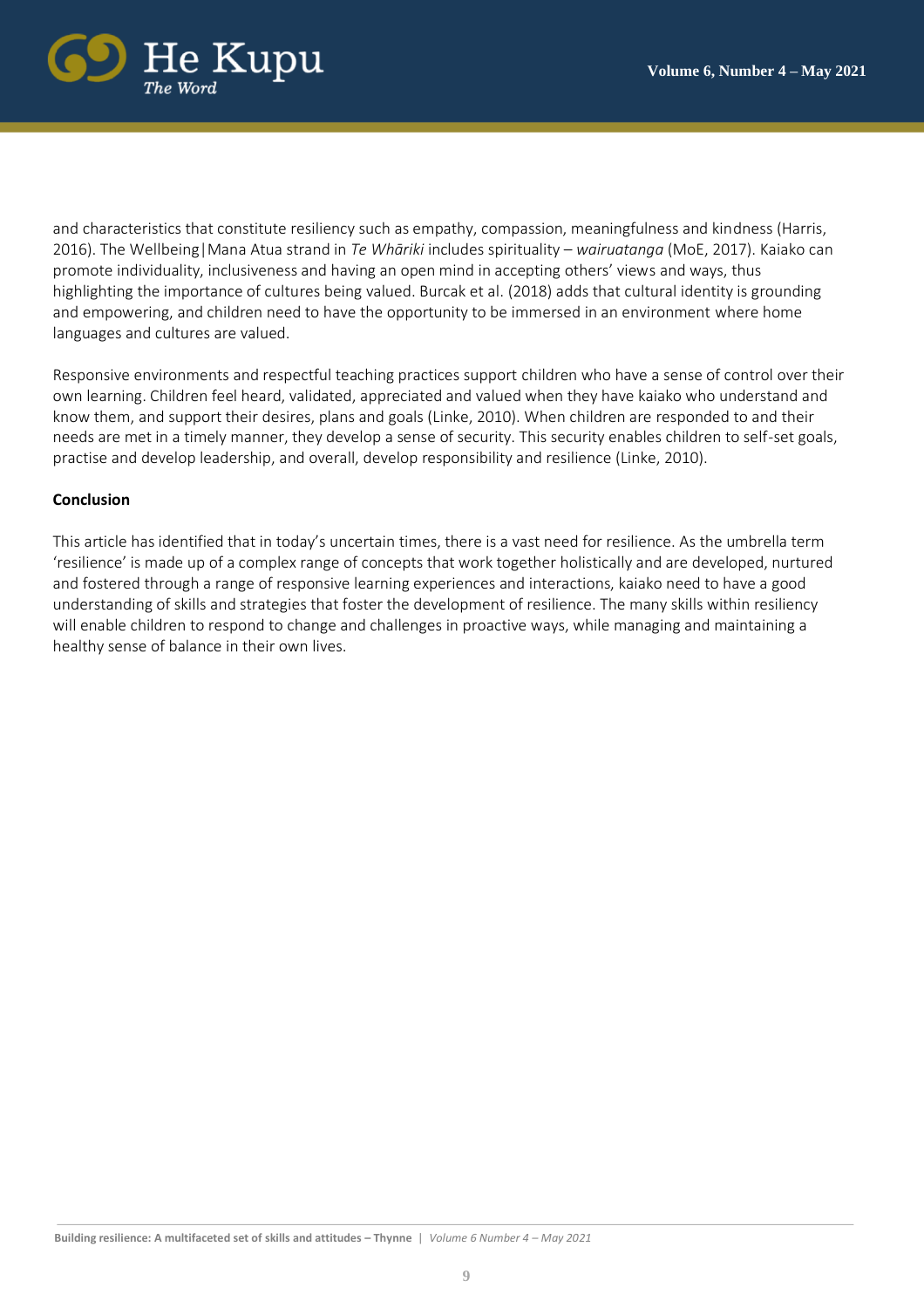

#### **References**

Bredekamp, S. (2018). Brain development and implications for practice. *He Kupu, 5*(3), 41-44.

- Burcak, F., Ernst, J., & Johnson, M. (2018). The nature and nurture of resilience: Exploring the impact of nature preschools on young children's protective factors. *International Journal of Early Childhood Environmental Education*, *6*(2), 7-18.
- Cekaite, A., & Bergnehr, D. (2018). Affectionate touch and care: Embodied intimacy, compassion and control in early childhood education*. European Early Childhood Education Research Journal*, *26*(6), 940–955. doi.org/10.1080/1350293X.2018.1533710
- Collet, V. S. (2017). "I can do that!" Creating classrooms that foster resilience. *Young Children*, *72*(1), 23-31.
- Cooper, G., Hoffman, K., & Powell, B. (2017). Circle of security in child care: Putting attachment theory into practice in preschool classrooms. *Zero to Three, 37*(3), 27-34*.*
- Gao, J., Zheng, P., Jia, Y., Chen, H., Mao, Y., Chen, S., ... & Dai, J. (2020). Mental health problems and social media exposure during COVID-19 outbreak. *Plos One*, *15*(4), e0231924.
- Gull, C., Goldstein, S. L., & Rosengarten, T. (2016). Benefits and risks of tree climbing on child development and resiliency. *International Journal of Early Childhood Environmental Education, 5*(2), 10-29.
- Harris, K. (2016). Heroes of resiliency and reciprocity: Teachers' supporting role for reconceptualizing superhero play in early childhood settings*. Pastoral Care in Education*, *34*(4), 202–217. [doi.org/10.1080/02643944.2016.1154093](about:blank)
- Linke, P. (2010). Promoting resilience in young children*. Educating Young Children - Learning and Teaching in the Early Childhood Years, 16*(2), 35-38.
- Ministry of Education. (2007). *The New Zealand Curriculum: Te Marautanga o Aotearoa.* Learning Media.
- Ministry of Education. (2017). *Te Whāriki: He whāriki mātauranga mō ngā mokopuna o Aotearoa: Early childhood curriculum.* Author.
- Ministry of Education. (2019). *He Māpuna te Tamaiti: Supporting social and emotional competence in early learning*. <https://tewhariki.tki.org.nz/assets/Uploads/files/He-Mapuna-te-Tamaiti-complete-book.pdf>
- O'Connor, A. (2017). *Understanding transitions in the early years: Supporting change through attachment and resilience.* [http://web.a.ebscohost.com/ehost/ebookviewer/ebook/bmxlYmtfXzE2MDk1MzRfX0FO0?sid=c8930085-](http://web.a.ebscohost.com/ehost/ebookviewer/ebook/bmxlYmtfXzE2MDk1MzRfX0FO0?sid=c8930085-6360-470c-8f56-d06a88f4e9ea@sdc-v-sessmgr02&vid=3&format=EB&rid=1) [6360-470c-8f56-d06a88f4e9ea@sdc-v-sessmgr02&vid=3&format=EB&rid=1](http://web.a.ebscohost.com/ehost/ebookviewer/ebook/bmxlYmtfXzE2MDk1MzRfX0FO0?sid=c8930085-6360-470c-8f56-d06a88f4e9ea@sdc-v-sessmgr02&vid=3&format=EB&rid=1)
- Pandya, S. (2019). Spiritual education programme (SEP) for enhancing the quality of life of kindergarten school children. *Pastoral Care in Education, 37*(1), 59–72. doi.org/10.1080/02643944.2018.1562493